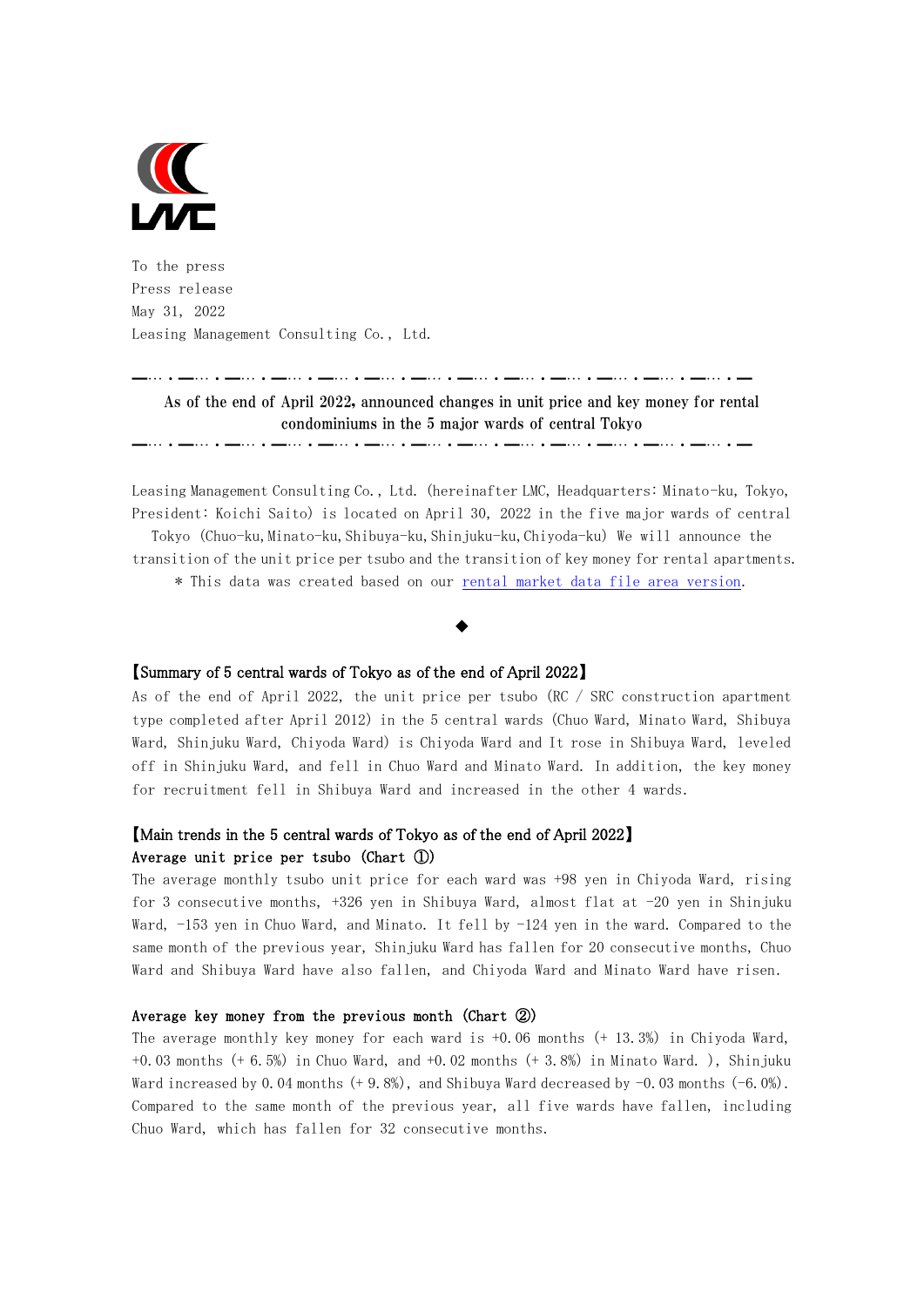



Chart ② Average recruitment key money transition in the 5 central wards of Tokyo



\* LMC research Conditions: Within 10 years of construction RC / SRC condominium type The value is the arithmetic mean value of the number of months of key money offered in the area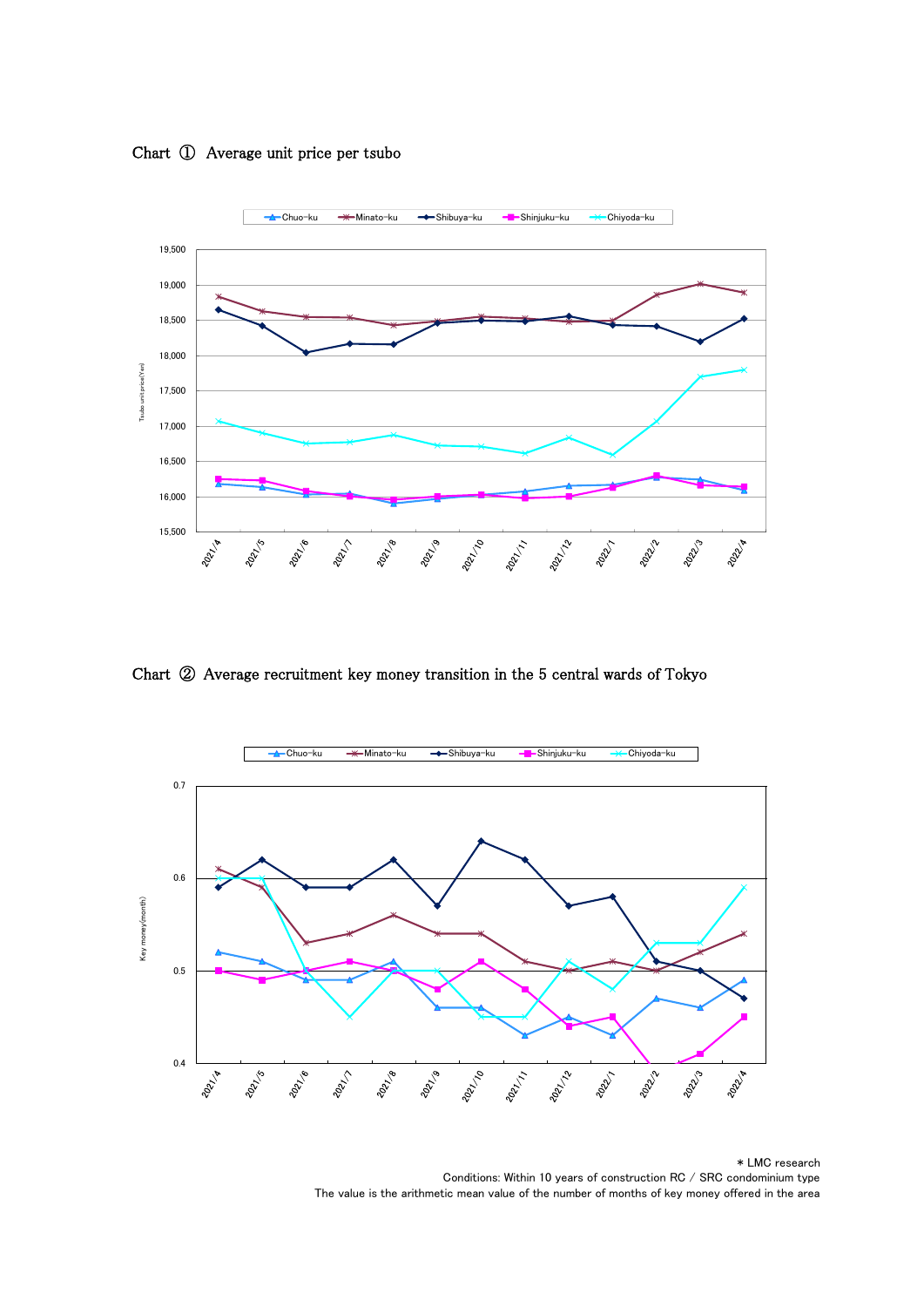

# Chart ③Population and Number of Households in 5 Wards of Central Tokyo









\* Estimated population as of the 1st of each month. Preliminary census figures for October 2020.

Source) Tokyo Metropolitan Government Website